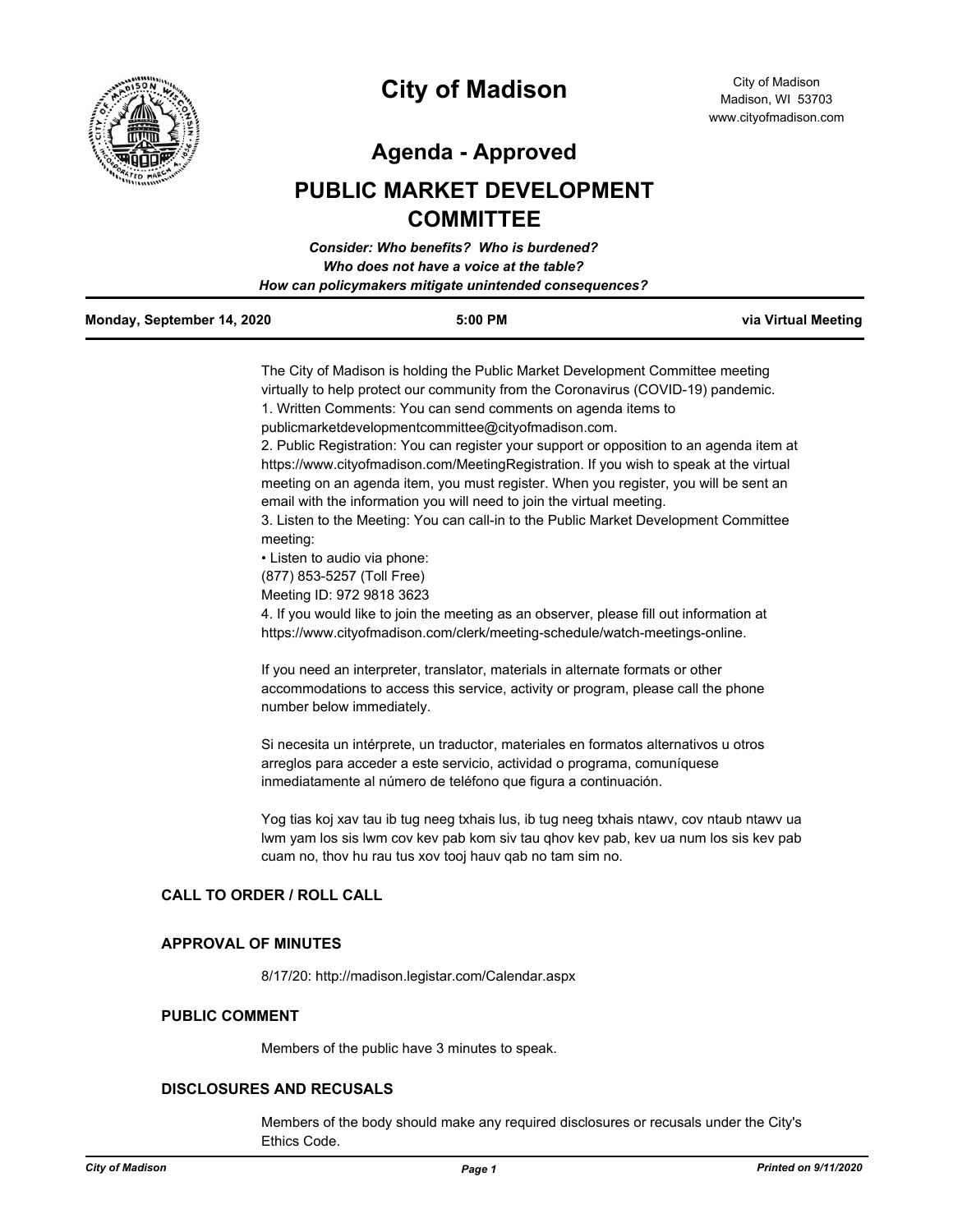**DISCUSSION ITEMS**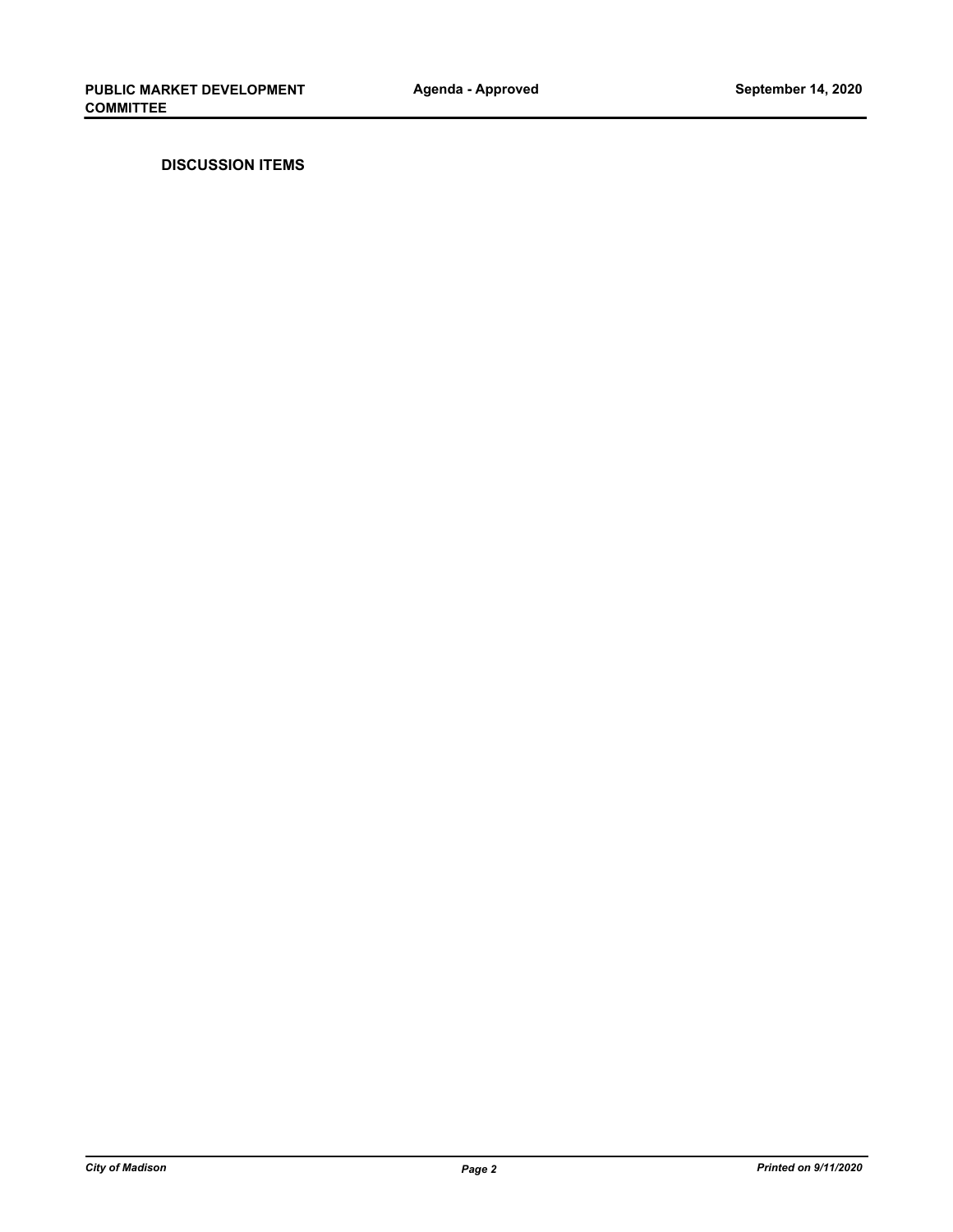**[27499](http://madison.legistar.com/gateway.aspx?m=l&id=/matter.aspx?key=30187) Public Market Discussion**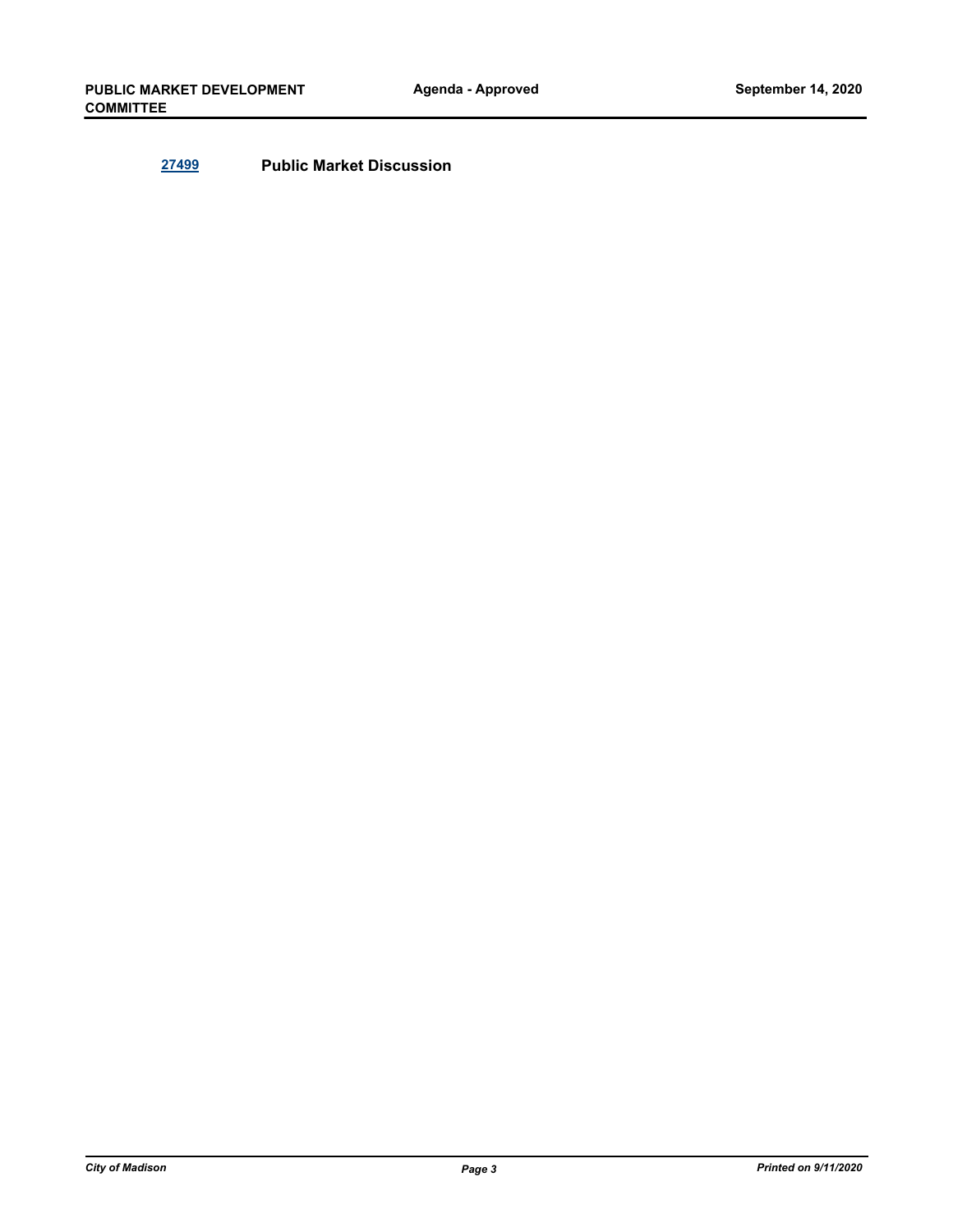| <b>Attachments:</b> | 8526-0-2016-BP MPM Design Development LFC edits 4 8 16.pdf                       |
|---------------------|----------------------------------------------------------------------------------|
|                     | <b>Market Ready Program Guide.pdf</b>                                            |
|                     | updated 8525-0-2016-BP MPM Financials 3 31 16.pdf                                |
|                     | <b>IMP SUMMARY.pdf</b>                                                           |
|                     | Public Market operator role from Anne 2 14 16.pdf                                |
|                     | <b>Financial and Fundraising Consultant.pdf</b>                                  |
|                     | Public Market RFP for schematic design, DD, and management 2 1 16.pdf            |
|                     | Market Ready Program 1 page summary.pdf                                          |
|                     | UPDATED Public Market Implementation Strategy LFC 2 4 16 DRAFT (2).pdf           |
|                     | <b>Public Mrkt Implementation Timeline Feb 4 2016.pdf</b>                        |
|                     | UPDATED Public Market Implementation Strategy LFC 2 4 16 DRAFT.pdf               |
|                     | Food Innovation Districts An Economic Gardening Tool.pdf                         |
|                     | Public Market Implementation Strategy 12 28 15.pdf                               |
|                     | <b>Public Market Operating options 11172015.pdf</b>                              |
|                     | Implementation Discussion Questions for LFC at 10 1 15 meeting.pdf               |
|                     | 2015 IMCP Projects.pdf                                                           |
|                     | <b>IMCP-2-Pager-Handout-Madison.pdf</b>                                          |
|                     | Public Market District Completed Equity Tool DRAFT 7 27 15.pdf                   |
|                     | Public Market meeting schedule july 2.pdf                                        |
|                     | <b>DRAFT Resolution June 4 2015.pdf</b>                                          |
|                     | <b>Pre-Opening Expenses Income Projection Operating Pro Forma June 4 2015.pd</b> |
|                     | April 30 2015 Public Market Business Plan Roll.pdf                               |
|                     | Draft Public Market Timeline 5 6 15.pdf                                          |
|                     | <b>Fleet building photos.pdf</b>                                                 |
|                     | Notes from April 30 Madison Local Food Committee.pdf                             |
|                     | Madison Public Market BUSINESS PLAN DRAFT 4.24.15 No Appendicespdf.r             |
|                     | Market Timeline Updated March 5 2015.pdf                                         |
|                     | Richmond Handout March 5 2015.pdf                                                |
|                     | Take Me to Willy Wash March 5 2015.pdf                                           |
|                     | <b>Willy Wash Fact Sheet March 5 2015.pdf</b>                                    |
|                     | <b>Public Market District Timeline Feb 5 2015.pdf</b>                            |
|                     | Public Market Equity Survey Draft 1 12 15.pdf                                    |
|                     | 1 Madison Public Market Governance - LFC mtg - Copy.pdf                          |
|                     | Fleet Building - examples of other markets.pdf                                   |
|                     | <b>MPM Management Implementation + Goals DRAFT.pdf</b>                           |
|                     | <b>MPM Management Organizational Options DRAFT.pdf</b>                           |
|                     | Madison WI PlaceGame 2014.pdf                                                    |
|                     | map with all sections.pdf                                                        |
|                     | <b>Workship Agenda.pdf</b>                                                       |
|                     | <b>Madison Public Market District FactSheet.pdf</b>                              |
|                     | PhaseIII Proposal.pdf.pdf                                                        |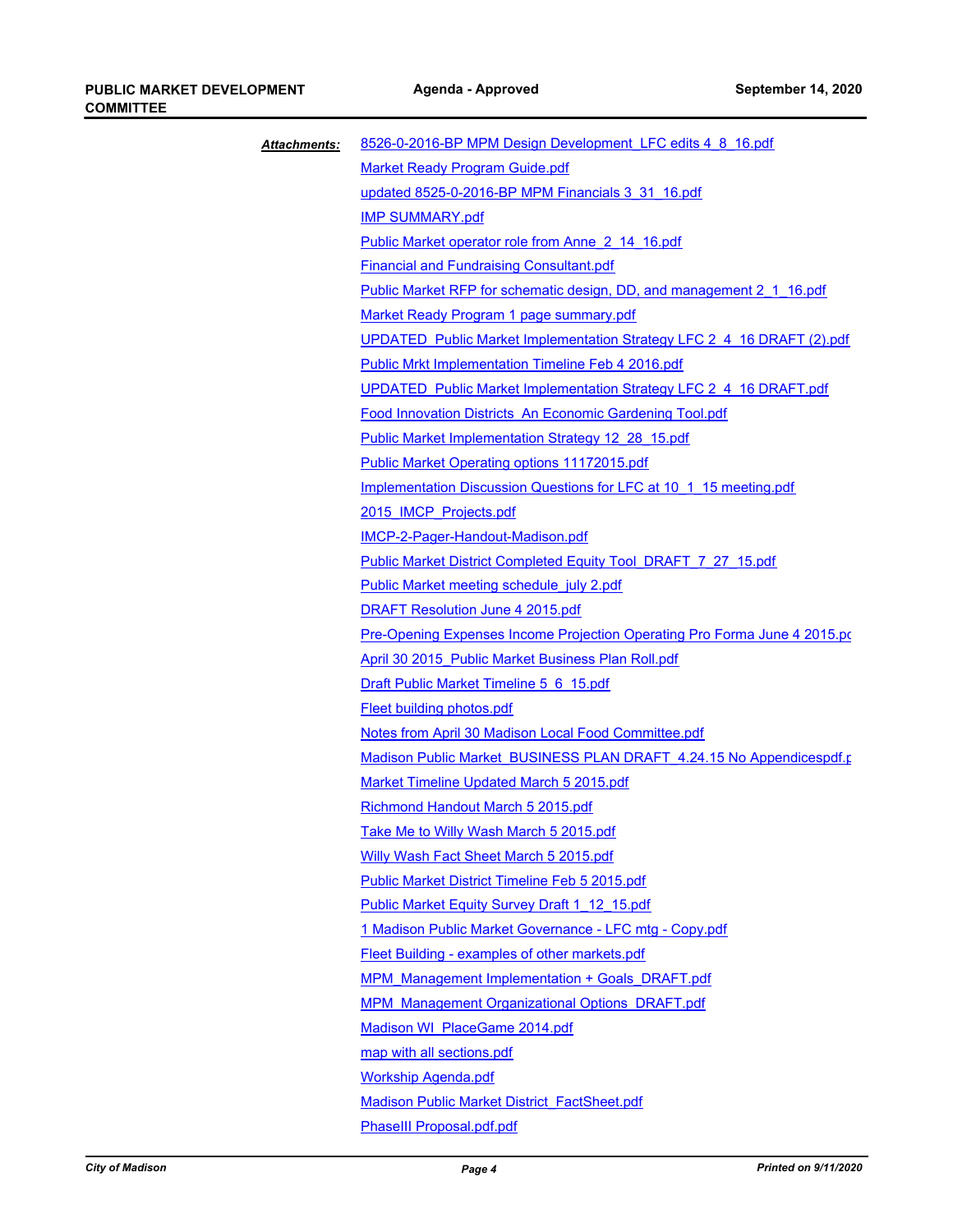[Catalog of all uses and ideas diagram.pdf](http://madison.legistar.com/gateway.aspx?M=F&ID=ddbc0139-9e12-4aab-9a1e-5ac96697bcb1.pdf) [Madison Site Presentation Gravity Model Final.pdf](http://madison.legistar.com/gateway.aspx?M=F&ID=36cf1db0-99df-472a-b936-8f5e23cf4848.pdf) [Next Steps July 29 2014 draft.pdf](http://madison.legistar.com/gateway.aspx?M=F&ID=541f9b9b-d2ae-41e1-94ae-a2e1e13dcab9.pdf) [PPS Letter July 29 2014.pdf](http://madison.legistar.com/gateway.aspx?M=F&ID=7d2a54d6-fae8-4eb5-8a23-3727ef12fa4e.pdf) [Letters from Community July 29 2014.pdf](http://madison.legistar.com/gateway.aspx?M=F&ID=d773f43f-49df-453b-86d3-01596b7224e0.pdf) [DRAFT Phase 2: Site Analysis Report.pdf](http://madison.legistar.com/gateway.aspx?M=F&ID=60642742-41b1-470b-90a7-1b311171b076.pdf) [Madison Public Market Site Analysis \(2\).pdf](http://madison.legistar.com/gateway.aspx?M=F&ID=0f339535-bec5-4247-bc85-9bd0005aaf78.pdf) [Site Matrix.pdf](http://madison.legistar.com/gateway.aspx?M=F&ID=98ea0d6d-d120-4612-b695-11b1750e98e8.pdf) [Key\\_Site Matrix.pdf](http://madison.legistar.com/gateway.aspx?M=F&ID=f2803b6a-3ee8-424e-a17c-8e8eb7a319a6.pdf) [Presentation for June 23 LFC.pdf](http://madison.legistar.com/gateway.aspx?M=F&ID=c597e598-490e-4709-a86e-ce400ce10345.pdf) [PPS\\_MPM Phase 1 Report\\_PPT.pdf](http://madison.legistar.com/gateway.aspx?M=F&ID=be5caf5a-697e-4149-a3ee-03cf62197a0f.pdf) [March 31 2014 PPS\\_MPM\\_Phase 1 Report\\_FINAL DRAFT w Appendix.pdf](http://madison.legistar.com/gateway.aspx?M=F&ID=997a6d49-9535-4438-8126-3df1771d7cbf.pdf) [Progress Report\\_2\\_6\\_2014.pdf](http://madison.legistar.com/gateway.aspx?M=F&ID=fe60b788-6e3e-4755-bafd-d9dbd18d7ecf.pdf) [Interested Vendors 12\\_18\\_13.pdf](http://madison.legistar.com/gateway.aspx?M=F&ID=007e6911-51aa-427e-96b0-cbe3cf8b87a4.pdf) [Madison Food Business Survey Results PPT.pdf](http://madison.legistar.com/gateway.aspx?M=F&ID=86b19060-84be-479f-9a1d-1251b4f43f22.pdf) [Focus Group Participants.pdf](http://madison.legistar.com/gateway.aspx?M=F&ID=a367d4e2-f309-4d80-845e-0e8299282477.pdf) [Open House Summary Oct 29 2013.pdf](http://madison.legistar.com/gateway.aspx?M=F&ID=9b365522-c7de-4d2b-94f8-57975d11f4a3.pdf) [Wells Asset Categories Handout Nov 21 2013.pdf](http://madison.legistar.com/gateway.aspx?M=F&ID=24f87d9b-db79-4ff5-9a0b-f652b3f1f33a.pdf) [Food Committe handouts by M. MIkolajewski March 13 2013.pdf](http://madison.legistar.com/gateway.aspx?M=F&ID=26200dba-2af5-4236-b21f-b9d9e8b5a917.pdf) [survey summary.pdf](http://madison.legistar.com/gateway.aspx?M=F&ID=69e65abc-cc52-40b0-a995-2653d3455958.pdf) [Approved vendor survey report.pdf](http://madison.legistar.com/gateway.aspx?M=F&ID=f1dd796a-3d78-47de-b4e0-1ee5a0500cb2.pdf) [S WIS Food Hub Handout 11 26 12.pdf](http://madison.legistar.com/gateway.aspx?M=F&ID=acdd104a-3843-4fa0-a03c-a0e9b24ad8ed.pdf) [Food Committee - Public Market Revised Timeline 11-15-12.pdf](http://madison.legistar.com/gateway.aspx?M=F&ID=fc11c4c9-1e49-418c-b39a-220541c718c9.pdf) [Intro and Survey Oct 23 DRAFT.pdf](http://madison.legistar.com/gateway.aspx?M=F&ID=3982ca47-2341-428c-9de8-8044facfcfba.pdf) [Types of Public Markets Oct 10 2012.pdf](http://madison.legistar.com/gateway.aspx?M=F&ID=864d1c6e-8bcc-4f14-8eba-41ebfe882c41.pdf) [Madison Local Food Committee - Public Market Timeline Memo.pdf](http://madison.legistar.com/gateway.aspx?M=F&ID=f5fec53d-2a59-411f-84c7-2c71b5b22be8.pdf) [Mayor Soglin Public Market memo July 23 2012.pdf](http://madison.legistar.com/gateway.aspx?M=F&ID=123fa88f-08f1-4f83-9f75-9c74d703e6b0.pdf) [Topf Wells email on Public Market July 23 2012.pdf](http://madison.legistar.com/gateway.aspx?M=F&ID=1c8c74dc-1f71-41d0-a318-862e825965d6.pdf) [Food Committee - Public Market Next Steps 8-6-12.pdf](http://madison.legistar.com/gateway.aspx?M=F&ID=c5ed80ac-02cf-4ff3-9b54-cc214a3dd7bb.pdf) [Potential Goals for a Madison Public Market-Olver.pdf](http://madison.legistar.com/gateway.aspx?M=F&ID=8557a4f2-1966-4ba5-9261-577bcebbc3c7.pdf) [Draft Community Outreach Plan May 22 2013.pdf](http://madison.legistar.com/gateway.aspx?M=F&ID=c2d5f199-a6c1-4ca1-8f76-a88fe224f4b9.pdf) [Analysis of Previous Work on the Public Market.pdf](http://madison.legistar.com/gateway.aspx?M=F&ID=5ac0fc64-7e5d-4c09-848e-a0ab02362c83.pdf) [Madison Public Market Documents.pdf](http://madison.legistar.com/gateway.aspx?M=F&ID=29993edf-f297-4432-bfeb-e10c1a859c4a.pdf) [DRAFT Public Market Draft Outreach Plan 6\\_26\\_13.pdf](http://madison.legistar.com/gateway.aspx?M=F&ID=242771b1-f270-4c44-aafe-4c4b301f83d5.pdf) [Stakeholder List and Contact Info1 June 20.pdf](http://madison.legistar.com/gateway.aspx?M=F&ID=a4cfeccf-7bfd-40a9-b494-9ef75fd87884.pdf) [Public Market RFP and Outreach Timeline June 20.pdf](http://madison.legistar.com/gateway.aspx?M=F&ID=a1c8c154-744b-4383-b37d-13a742eb14d0.pdf) [PPS trip schedule.pdf](http://madison.legistar.com/gateway.aspx?M=F&ID=7dbc015a-1de6-4257-9ef8-89272db2e12e.pdf) [Stakeholder List and Contact Info\\_Updated 10\\_2\\_13.pdf](http://madison.legistar.com/gateway.aspx?M=F&ID=cb9446ac-104f-428e-8131-f3d914fbe8e0.pdf) [17\\_+0105 DRAFT Madison Site Plan.pdf](http://madison.legistar.com/gateway.aspx?M=F&ID=c84f7e3a-5c14-4f47-8302-232ffee55ef9.pdf) [2016\\_11\\_29 East Johnson Street Revised Exhibit.pdf](http://madison.legistar.com/gateway.aspx?M=F&ID=acf17bb8-66f4-4ac4-ae4e-7087743872d5.pdf) [Public Market Campaign Feasibility - City Committee.revised\(2\).pdf](http://madison.legistar.com/gateway.aspx?M=F&ID=d5bd2e57-0fe6-40eb-a71f-b753549a2c4b.pdf)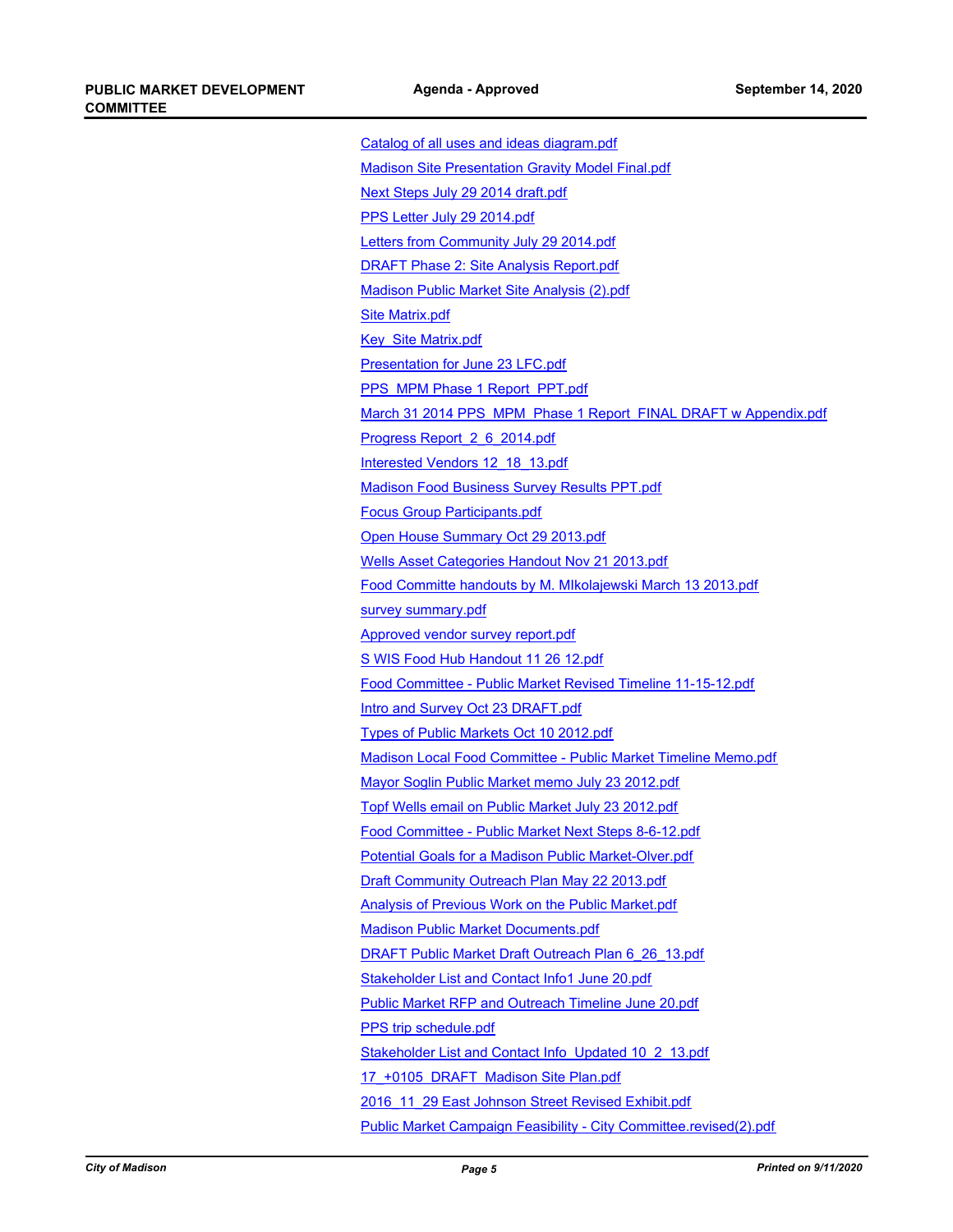| site confirmations 1 5 17.pdf                                        |
|----------------------------------------------------------------------|
| Public Market Timeline 1 23 17 (2).pdf                               |
| Q1 2017 Quarterly Update on the Madison Public Market.pdf            |
| <b>Talking Points MarketReady Program.doc</b>                        |
| 7 6 17 Vendor Interest Form Responses.pdf                            |
| 17 0706 PMDC Presentation - 3d.pdf                                   |
| 17 0706 PMDC Presentation - Plans.pdf                                |
| 17-0717 Committee Presentation.pdf                                   |
| Changes to site plan May 2017.pdf                                    |
| <b>Design Goals.pdf</b>                                              |
| Madison Public Market Q2 2017 Quarterly Update.pdf                   |
| <b>MarketReady Summary.pdf</b>                                       |
| MarketReady Applicant Numbers 07-05-17.pdf                           |
| MarketReady ApplicationReviewProcess.pdf                             |
| <b>MPM current committee structures.pdf</b>                          |
| <b>MPM summary of equity recommendations.pdf</b>                     |
| MR Press release page 2.pdf                                          |
| <b>MR Press release.pdf</b>                                          |
| Notes from vendor workshop.pdf                                       |
| <b>Public Market Design High Scoring Images.pdf</b>                  |
| <b>Public Market Site Plan Parking Analysis.pdf</b>                  |
| Public market vendor questionnaire response summary 4 5 17.pdf       |
| <b>Public Market Website framework.pdf</b>                           |
| Q1 2017 Quarterly Update on the Madison Public Market.pdf            |
| Site Plan Comparisons 5 30 17.pdf                                    |
| Spring 2017 upcoming MPM outreach.pdf                                |
| upcoming MPM outreach.pdf                                            |
| Food Innovation Center Feasibility Study 7 28 17.pdf                 |
| <u>MarketReady Applicant Numbers 17-08-01.pdf</u>                    |
| MarketReady ApplicationEvaluationTimeline 17-08-03.pdf               |
| <b>MarketReady BusinessPitchInstructions.pdf</b>                     |
| Memo to PMDC on Design 8 3 17.pdf                                    |
| Updated MPM Business Plan 8 31 17.pdf                                |
| MarketReady PMDC Report 2017-12-07.pdf                               |
| 2017-12-07.MPDCAccelerationEducation.pdf                             |
| Floor plan 1 31 18.pdf                                               |
| PMDC 2 1 18 Strengths and weaknesses of different types of space.pdf |
| Scenarios for a smaller and cheaper public market 1 31 18.pdf        |
| MarketReady PMDC Report 2018-02-01.pdf                               |
| MarketReady PMDC Report 2018-06-28.pdf                               |
| Development and RFP Timeline 6 27 18.docx                            |